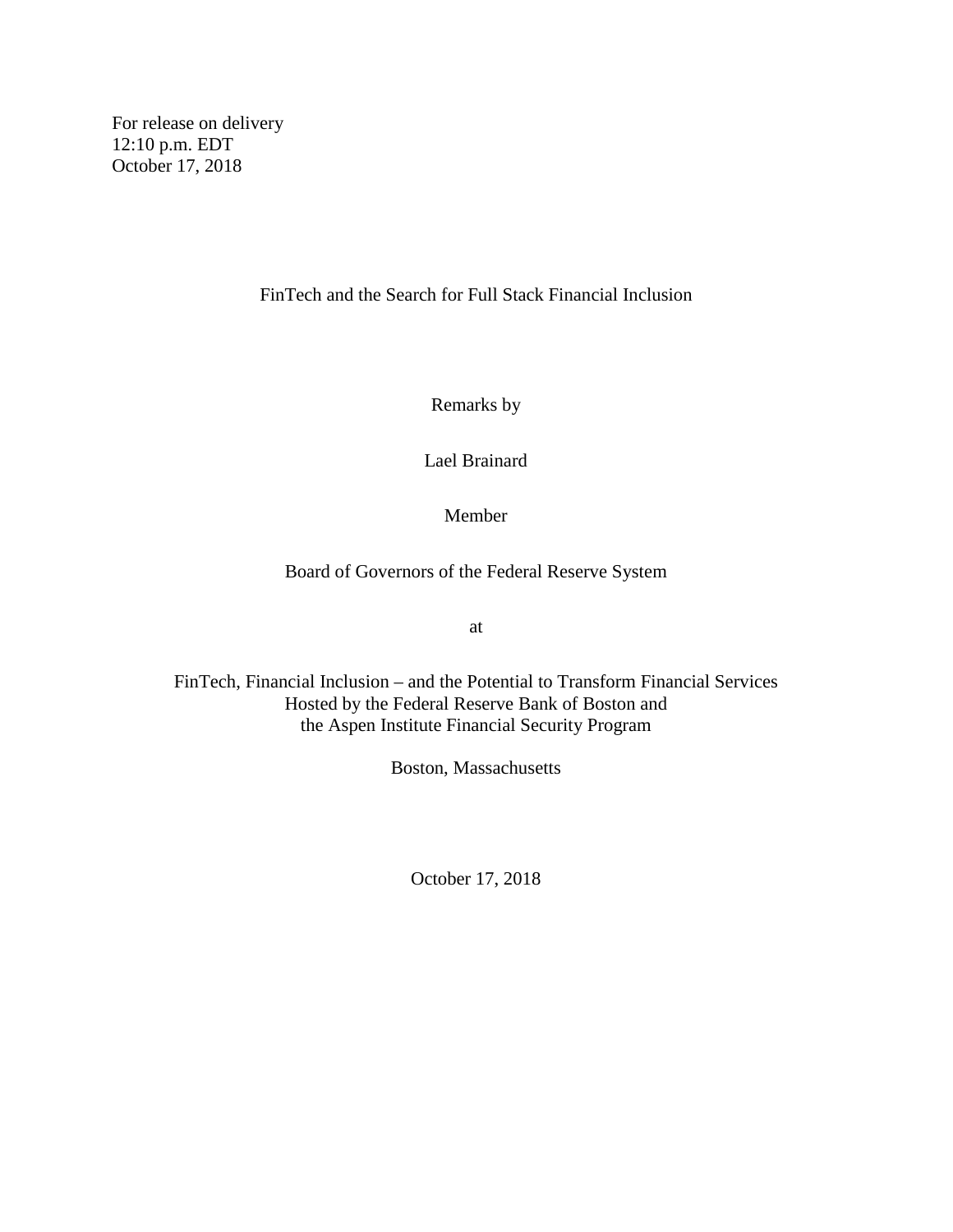Thank you for inviting me to join today's discussion. Like many of you, I have long been interested in the potential for innovation to improve financial access for families and small businesses who are underserved. The combination of smartphone apps, big data, artificial intelligence, and cloud technology holds out intriguing possibilities in financial services. But no single app is likely to be a silver bullet for the complex challenges faced by underserved households and small businesses. Achieving inclusion will require a holistic understanding of the challenges faced by underserved groups in order to develop full stack solutions to address them.<sup>1</sup>

Fortunately, an emerging generation of metrics may offer a more complete picture of consumers' financial needs. In addition, technological infrastructure is developing, such as faster payment systems, along with the potential for more transparent and simpler product offerings enabled by richer data and lower-cost processing. These new building blocks may make a difference on their own--and, more importantly, may be combined in powerful ways to bring end-to-end solutions to financial inclusion. I will briefly discuss each of these developments in turn.

## **Lessons from the First Wave**

Let's start with the basic question of how to measure financial inclusion in order to evaluate the impact of financial innovations and inclusion policies. The World Bank's Global Findex Database starts with a seemingly reasonable proxy for financial inclusion: access to financial accounts. Having access to basic transaction and savings accounts has

<sup>&</sup>lt;sup>1</sup> I am grateful to Kelvin Chen of the Federal Reserve Board for his assistance in preparing this text. These remarks represent my own views, which do not necessarily represent those of the Federal Reserve Board or the Federal Open Market Committee.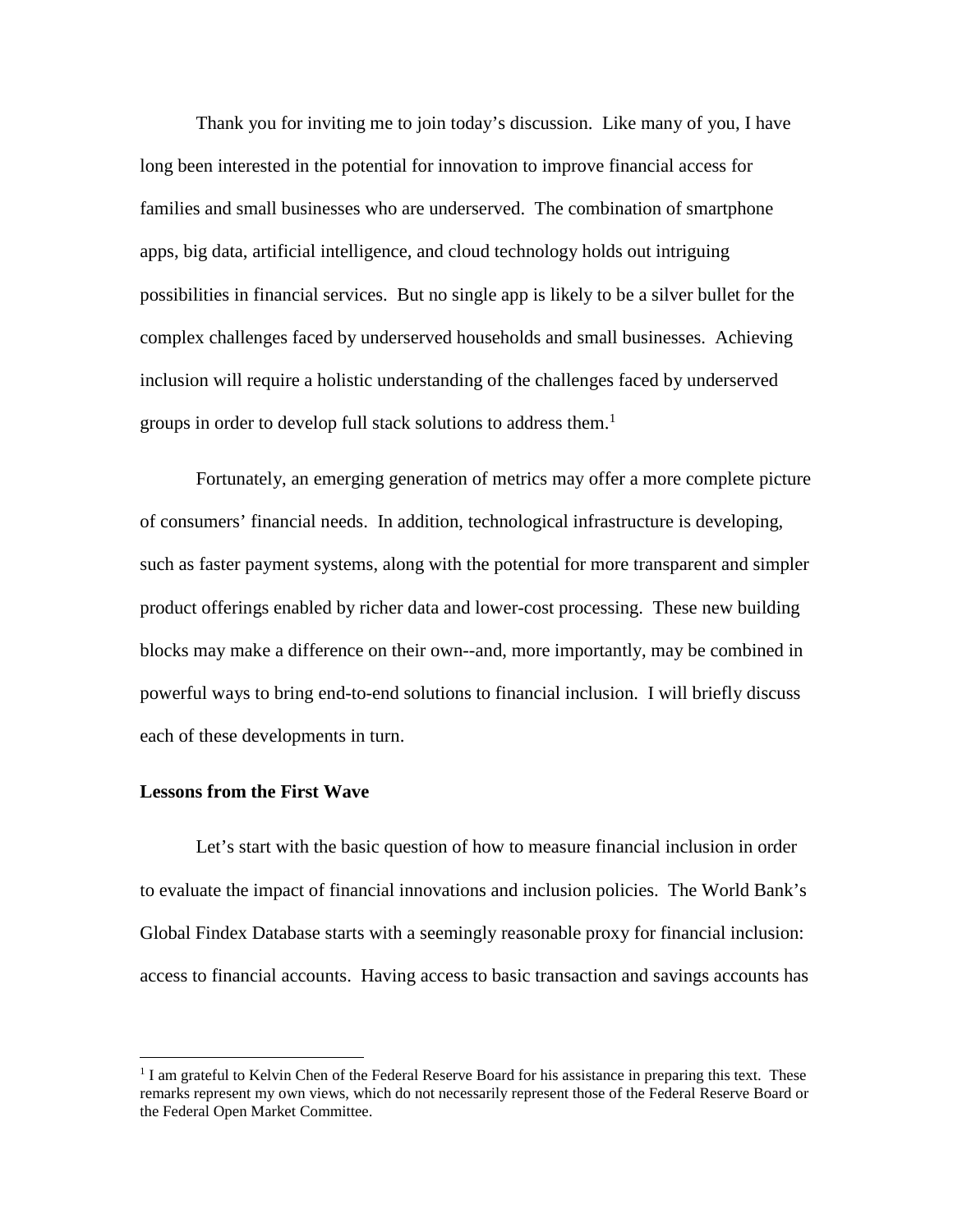been shown to be an important step to financial inclusion, particularly in developing countries. For instance, a 2013 experiment provided savings accounts to a random sample of market vendors in Kenya, most of whom were women. The vendors with accounts saved at a higher rate and invested 60 percent more in their businesses relative to those who did not have accounts. <sup>2</sup> Similarly, women-headed households in Nepal ultimately spent more on nutritious foods and education when they received free savings accounts relative to those who did not. 3

Using account access as a proxy for financial inclusion suggests substantial progress has been made. According to the Findex Database, over two-thirds of adults around the globe now have some form of financial account, up from roughly half just seven years ago.<sup>4</sup> This represents an increase of 800 million people. Here in the United States, the Federal Deposit Insurance Corporation's (FDIC's) most recent survey of unbanked and underbanked households found that 7 percent of U.S. households in 2015 were "unbanked."<sup>5</sup> The unbanked rate was nearly a percentage point lower than the prior survey in 2013 and is lower than in earlier years. Even with this modest improvement,

<https://www.sciencedirect.com/science/article/pii/S0304387815000061>

- 2 -

 <sup>2</sup> Pascaline Dupas and Jonathan Robinson, "Savings Constraints and Microenterprise Development: Evidence from a Field Experiment in Kenya," *American Economic Journal: Applied Economics* (2013): 163–192, [https://web.stanford.edu/~pdupas/SavingsConstraints.pdf](https://web.stanford.edu/%7Epdupas/SavingsConstraints.pdf) cited in World Bank Group, The Global Findex Database 2017 (2017).

<sup>3</sup> Silvia Prina, "Banking the poor via savings accounts: Evidence from a field experiment," *Journal of Development Economics*, vol. 115, (July 2015): 16–31,

<sup>4</sup> World Bank Group, *The Global Findex Database 2017*, (2017): xi, [https://globalfindex.worldbank.org/.](https://globalfindex.worldbank.org/) The Findex Database is widely considered the authoritative database for measuring progress and need for financial inclusion from an international perspective.

<sup>5</sup> Federal Deposit Insurance Corporation, *2015 FDIC National Survey of Unbanked and Underbanked Households* (October 20, 2016), [https://www.fdic.gov/householdsurvey/2015/2015report.pdf.](https://www.fdic.gov/householdsurvey/2015/2015report.pdf)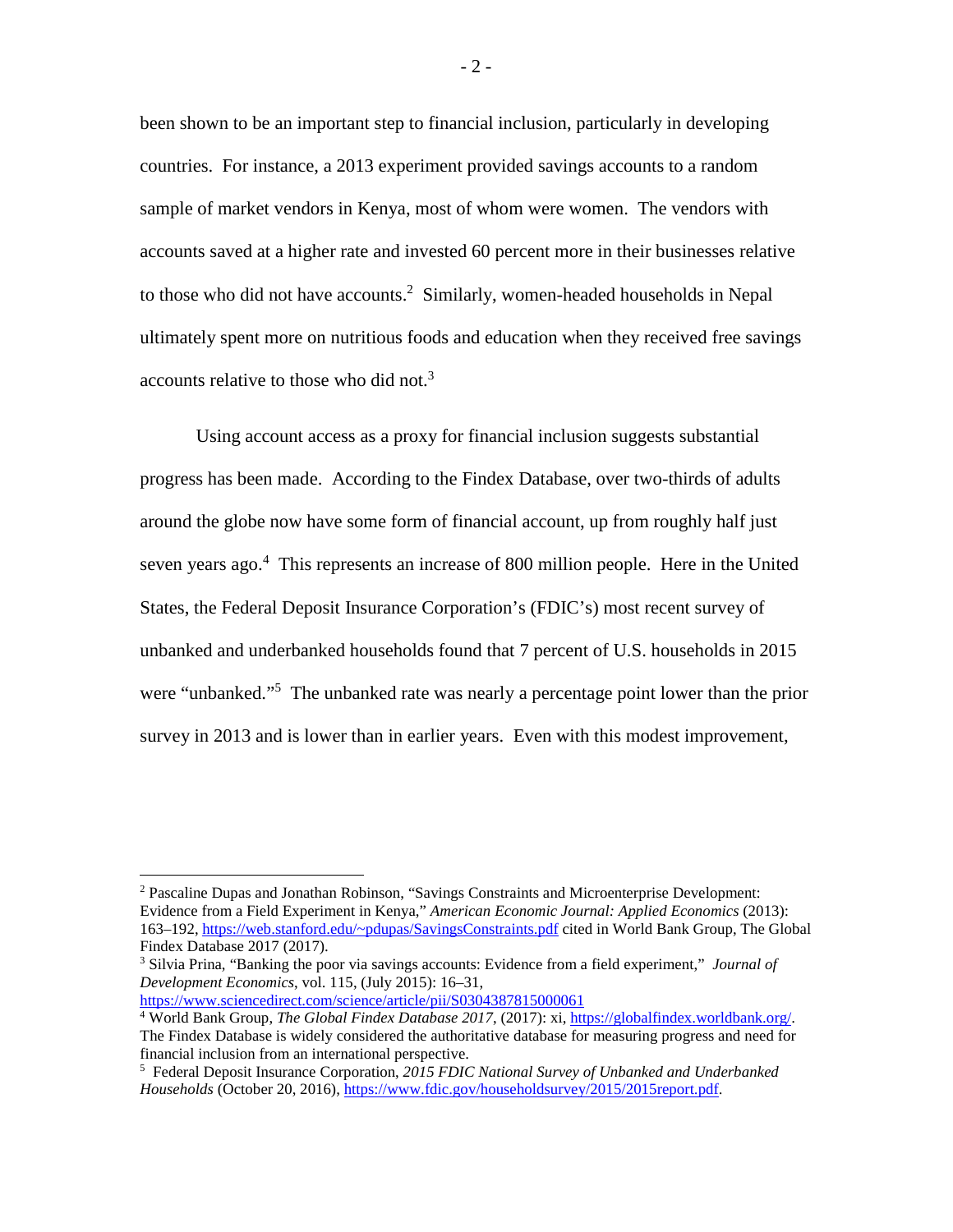however, lower-income and minority households have substantially higher rates of being unbanked.

The widespread adoption of mobile phones and the data they generate are expected to extend these gains even further. The World Bank noted, for instance, that about 1.1 billion unbanked people, about two-thirds of the unbanked population, has a mobile phone.<sup>6</sup> Here in the United States, the Federal Reserve Board's 2015 Survey of Consumers' Use of Mobile Financial Services found that nearly 60 percent of the U.S. adult population had a smart (internet-enabled) phone.<sup>7</sup> It also found that the rates of mobile banking usage are higher among minorities. And even amongst the unbanked population, 40 percent of adults had access to a smartphone in their households; the same was true for 70 percent of underbanked adults.

Another proxy used to gauge financial inclusion is access to credit. When I worked on microcredit 3 decades ago, it was very difficult to scale up the provision of loans to small businesses.<sup>8</sup> Reaching small enterprises and evaluating their creditworthiness was very expensive, especially in small cities and rural areas, and it was difficult to secure loans with collateral. The high transaction costs were reflected in interest rates many times greater than those available for established businesses in urban areas.

- 3 -

 <sup>6</sup> *The Global Findex Database 2017*, 11, [https://globalfindex.worldbank.org/.](https://globalfindex.worldbank.org/)

<sup>7</sup> Federal Reserve Board, *Consumers and Mobile Financial Services*, 12, see table 4. <sup>8</sup> See, e.g., Brainard, "Senegal Community and Enterprise Development Project" in C. Mann, M. Grindle, and P. Shipton, eds., *Seeking Solutions: Framework and Cases for Small Enterprise Development Programs,* 1989. For a more recent perspective, see "Mobile financial services are cornering the market," *The Economist*, May 3, 2018[, https://www.economist.com/special-report/2018/05/03/mobile-financial](https://www.economist.com/special-report/2018/05/03/mobile-financial-services-are-cornering-the-market)[services-are-cornering-the-market.](https://www.economist.com/special-report/2018/05/03/mobile-financial-services-are-cornering-the-market)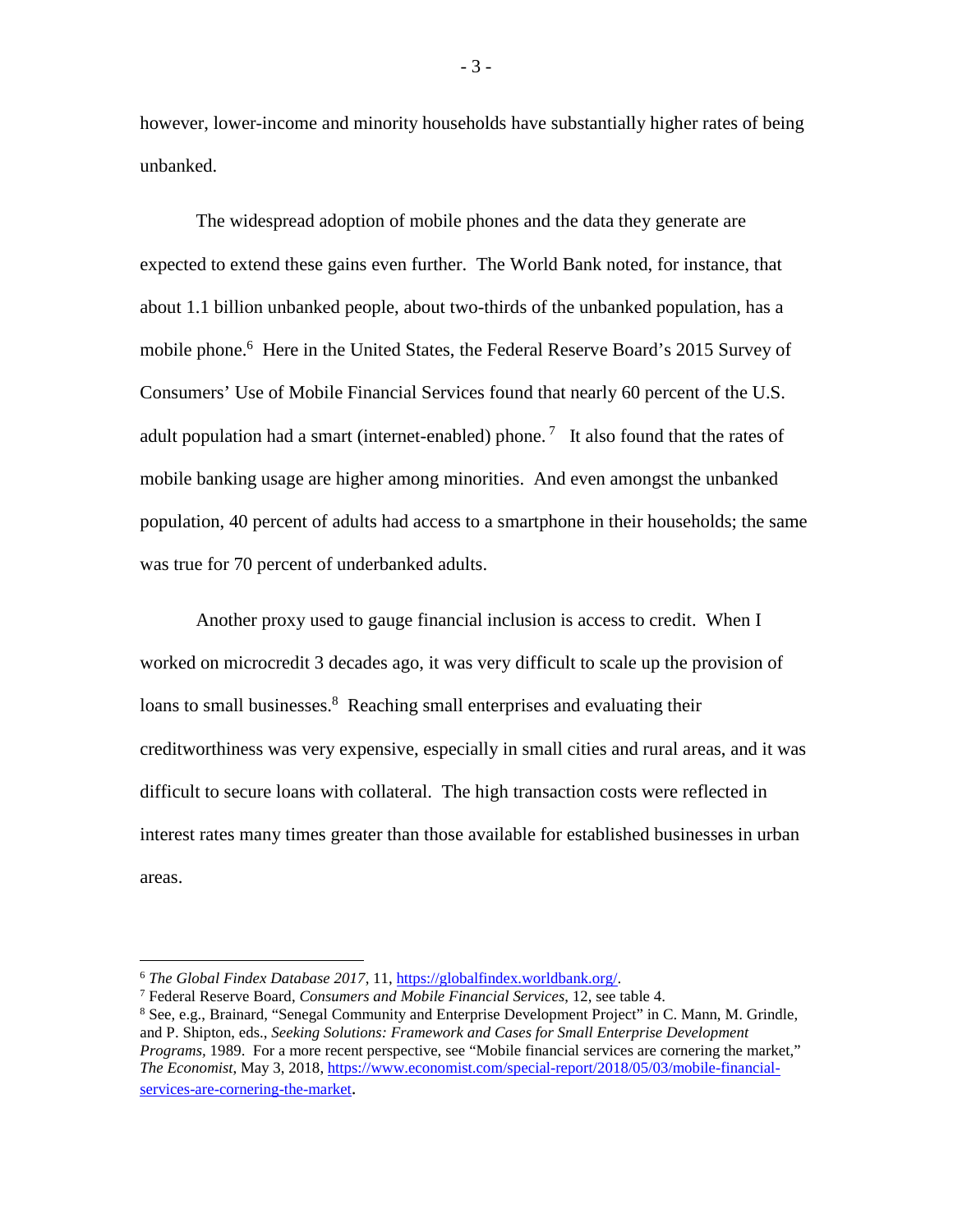Today, new technologies are lowering transaction costs by automating the customer interface and underwriting processes. A recent analysis by staff at the Federal Reserve Bank of Atlanta notes that automated fintech platforms have lower operating costs relative to storefront payday lenders. <sup>9</sup> A recent study by staff at the Federal Reserve Bank of New York finds that fintech lenders process mortgages on average 20 percent faster than traditional lenders. Of course, these differences focus on costs and do not address loan pricing.<sup>10</sup>

But alongside these promising developments, we have also learned some cautionary tales from the early wave of fintech. In particular, while access to accounts and to credit may be beneficial, they are by no means sufficient to ensure financial resilience on their own.

Not surprisingly, access to an account is only a small part of achieving financial health. The Findex database itself notes that a quarter of all accounts worldwide are "inactive," meaning that there were no deposits or withdrawals made over the prior 12 months. In some cases, customers that are provided financial accounts quickly return to the cash economy. For example, in 2014, India launched an ambitious financial inclusion program with the goal of connecting every citizen to a basic bank account that

 <sup>9</sup> Larry D. Wall, "Fintech and Financial Inclusion," *Notes from the Vault* (Federal Reserve Bank of Atlanta, August 2017)[, https://www.frbatlanta.org/cenfis/publications/notesfromthevault/08-fintech-and-financial](https://www.frbatlanta.org/cenfis/publications/notesfromthevault/08-fintech-and-financial-inclusion-2017-08-30.aspx#_edn6)inclusion-2017-08-30.aspx# edn6 (quoting J. Michael Evans, President of Alibaba). The Federal Reserve Bank of Atlanta compared the high operating costs of storefront payday lenders with the automation of the Chinese fintech Alibaba's savings tools.

<sup>&</sup>lt;sup>10</sup> Andreas Fuster, Matthew Plosser, Philipp Schnabl, and James Vickery, "The Role of Technology in Mortgage Lending," Working Paper 24500 (Federal Reserve Bank of New York, April 2018), https://www.newyorkfed.org/research/staff\_reports/sr836.html.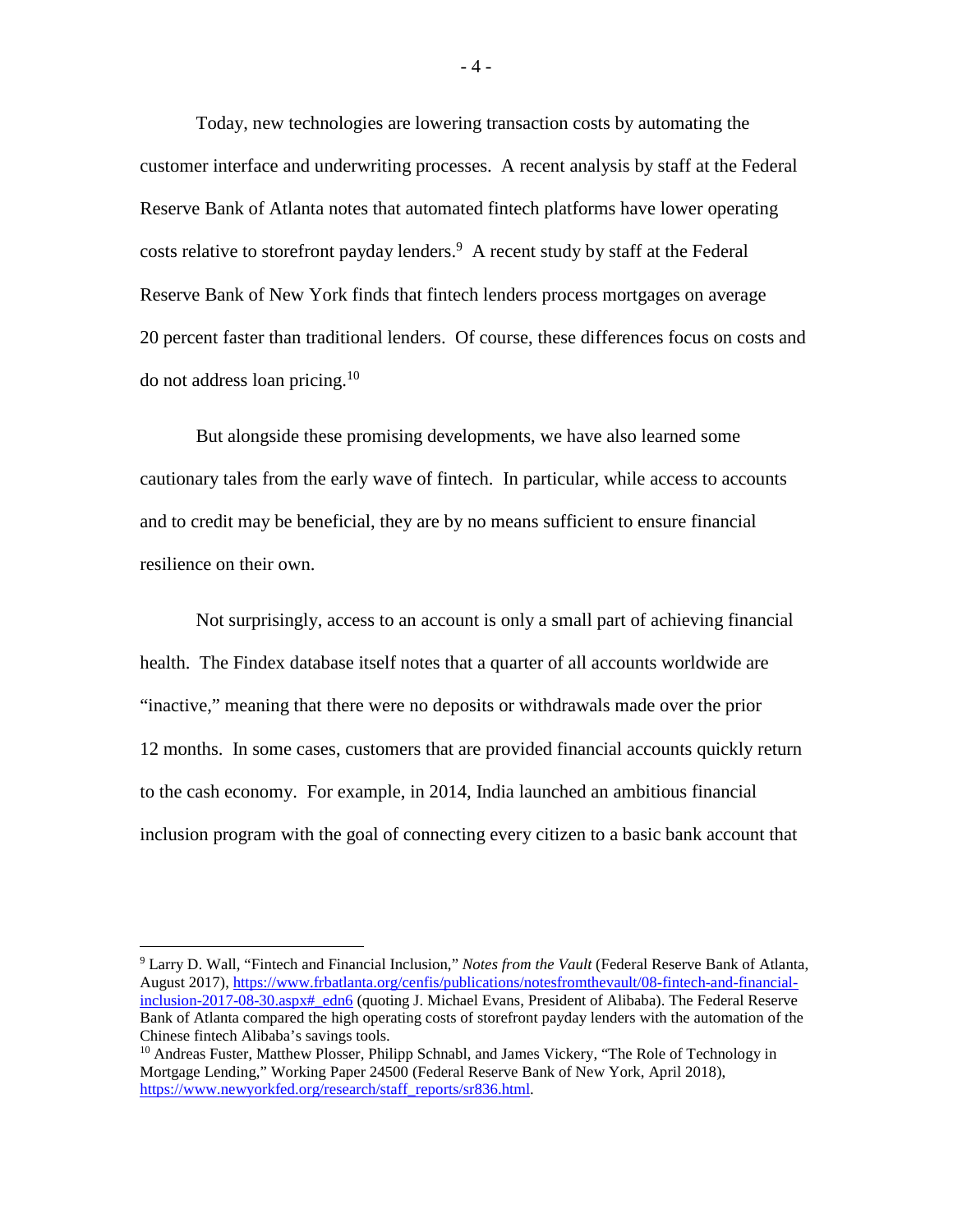facilitated the opening of 240 million accounts. Before too long, however, it became evident that over a quarter of the new accounts held balances of one rupee or less.<sup>11</sup>

As for credit, fintech lending has moved beyond niche to the mainstream. In 2010, fintech lenders made only 1 percent of personal loan originations in the United States. By mid-2017, fintech lenders--often in conjunction with bank partners--were responsible for nearly a third of the personal loan market.<sup>12</sup> It is not clear how much of this fintech lending is making a significant dent in financial inclusion, as opposed to serving prime and near-prime consumers in the United States.<sup>13</sup> A 2017 study by TransUnion found that fintech lenders focused 59 percent of their originations in the near prime and prime risk tiers by the end of 2016--up marginally over the previous two years. <sup>14</sup> Researchers at the Federal Reserve Banks of Philadelphia and Chicago found that at least some fintech lenders were able to slot "some borrowers who would be classified as subprime by traditional criteria" into better loan grades.<sup>15</sup> But the differences from existing channels may not be large: TransUnion found that around

<sup>14</sup> Wirth, "Fact or Fiction," [https://www.transunion.com/blog/fact-or-fiction-are-fintechs-different-than](https://www.transunion.com/blog/fact-or-fiction-are-fintechs-different-than-other-lenders)[other-lenders](https://www.transunion.com/blog/fact-or-fiction-are-fintechs-different-than-other-lenders) and TransUnion, "FinTechs Taking Larger Share of Personal Loan Market While Increasing Portfolio Risk-Return Performance," press release, November 2, 2017,

- 5 -

<sup>&</sup>lt;sup>11</sup> See, e.g., "Financial inclusion is making great strides," *The Economist*, May 3, 2018,<br>https://www.economist.com/special-report/2018/05/03/financial-inclusion-is-making-great-strides.

<sup>&</sup>lt;sup>12</sup> John Wirth, "Fact or Fiction: Are FinTechs Different than Other Lenders," *TransUnion* (blog), November 17, 2017, https://www.transunion.com/blog/fact-or-fiction-are-fintechs-different-than-other-<br>lenders.

<sup>&</sup>lt;sup>13</sup> See, e.g., Press Release, TransUnion, FinTechs Taking Larger Share of Personal Loan Market While Increasing Portfolio Risk-Return Performance (Nov. 2, 2017), [https://newsroom.transunion.com/fintechs](https://newsroom.transunion.com/fintechs-taking-larger-share-of-personal-loan-market-while-increasing-portfolio-risk-return-performance%20/)[taking-larger-share-of-personal-loan-market-while-increasing-portfolio-risk-return-performance /](https://newsroom.transunion.com/fintechs-taking-larger-share-of-personal-loan-market-while-increasing-portfolio-risk-return-performance%20/)

[https://newsroom.transunion.com/fintechs-taking-larger-share-of-personal-loan-market-while-increasing-](https://newsroom.transunion.com/fintechs-taking-larger-share-of-personal-loan-market-while-increasing-portfolio-risk-return-performance/)

<sup>&</sup>lt;sup>15</sup> Julapa Jagtiani and Catharine Lemieux, "Do Fintech Lenders Penetrate Areas That Are Underserved by Traditional Banks?" Working Paper 18-13, (Federal Reserve Bank of Philadelphia, March 2018), [https://www.philadelphiafed.org/-/media/research-and-data/publications/working-papers/2018/wp18-](https://www.philadelphiafed.org/-/media/research-and-data/publications/working-papers/2018/wp18-13.pdf) [13.pdf.](https://www.philadelphiafed.org/-/media/research-and-data/publications/working-papers/2018/wp18-13.pdf)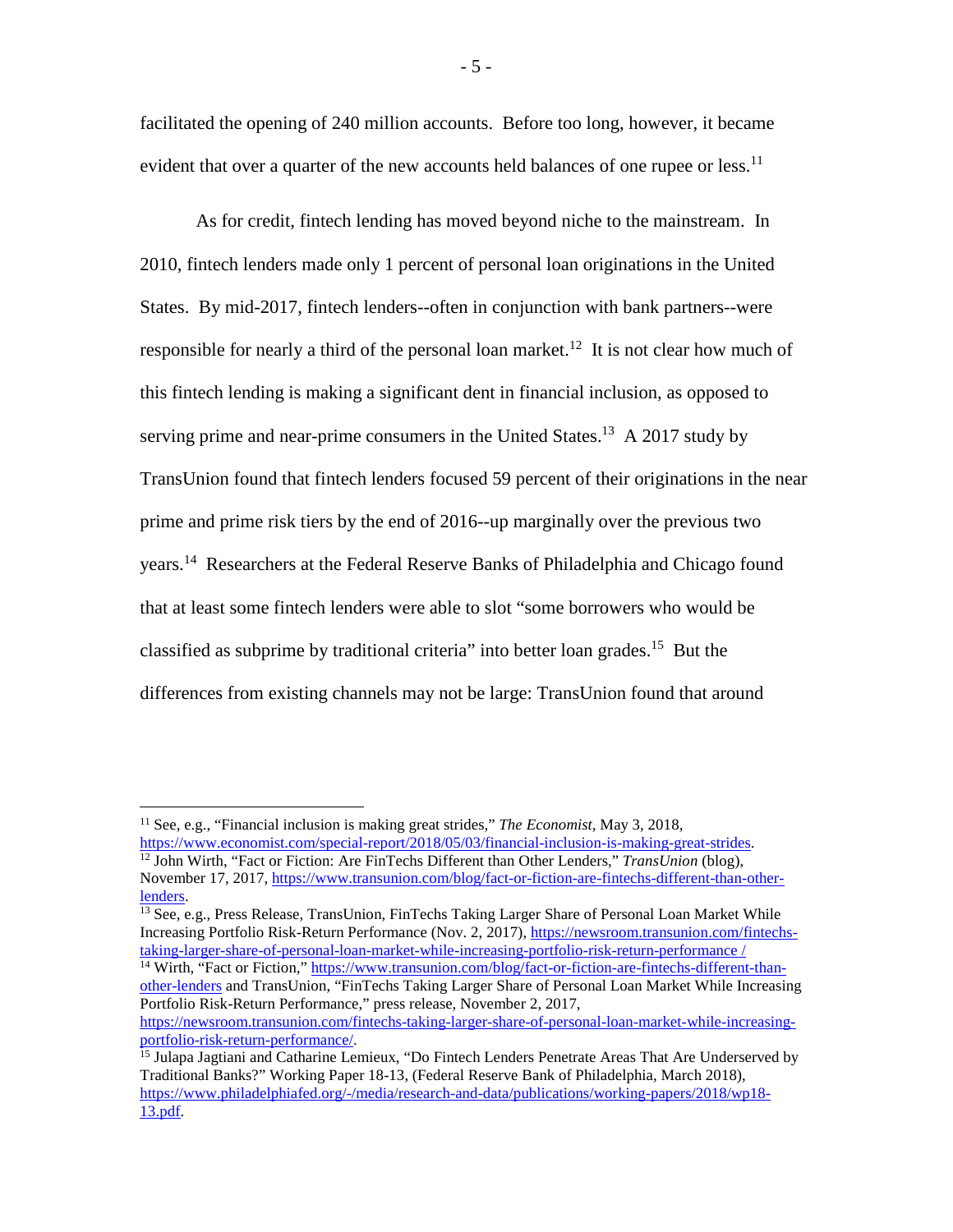10 percent of loans originated by fintech lenders were to subprime consumers, as compared to 14 percent for the overall market for personal loans.

## **What We Are Learning About Financial Inclusion**

Account access and credit may be helpful and possibly even necessary components of a solution. But they are unlikely to provide a complete solution on their own. Continued progress on financial inclusion is likely to require solutions that are designed with an understanding of the issues that underserved communities face.

In particular, it appears that many unbanked or underbanked people in the United States are intentionally choosing not to maintain a bank account, which may hold clues to what underserved families and small businesses actually need. The data show that nearly half of the unbanked households actually had bank accounts in the past, based on a 2015 FDIC survey.<sup>16</sup> A third of these previously banked households explained that they currently did not have bank accounts because of high or unpredictable fees, as did roughly a fifth of unbanked households that previously did not have accounts. The single most cited reason for not having accounts was not having "enough money." More than 10 percent of the unbanked explained that they simply "don't trust banks." Those findings were echoed at an international level by the Findex database, where roughly a fifth of adults without a financial account cited a lack of trust in the financial system.<sup>17</sup>

To explore why consumers would choose to use alternative financial services over traditional bank accounts, Lisa Servon of the University of Pennsylvania worked for both

<sup>&</sup>lt;sup>16</sup> *FDIC National Survey of Unbanked and Underbanked Households*, https://www.fdic.gov/householdsurvey/2015/2015report.pdf.

<sup>&</sup>lt;sup>17</sup> The Global Findex Database 2017, 5, [https://globalfindex.worldbank.org/.](https://globalfindex.worldbank.org/)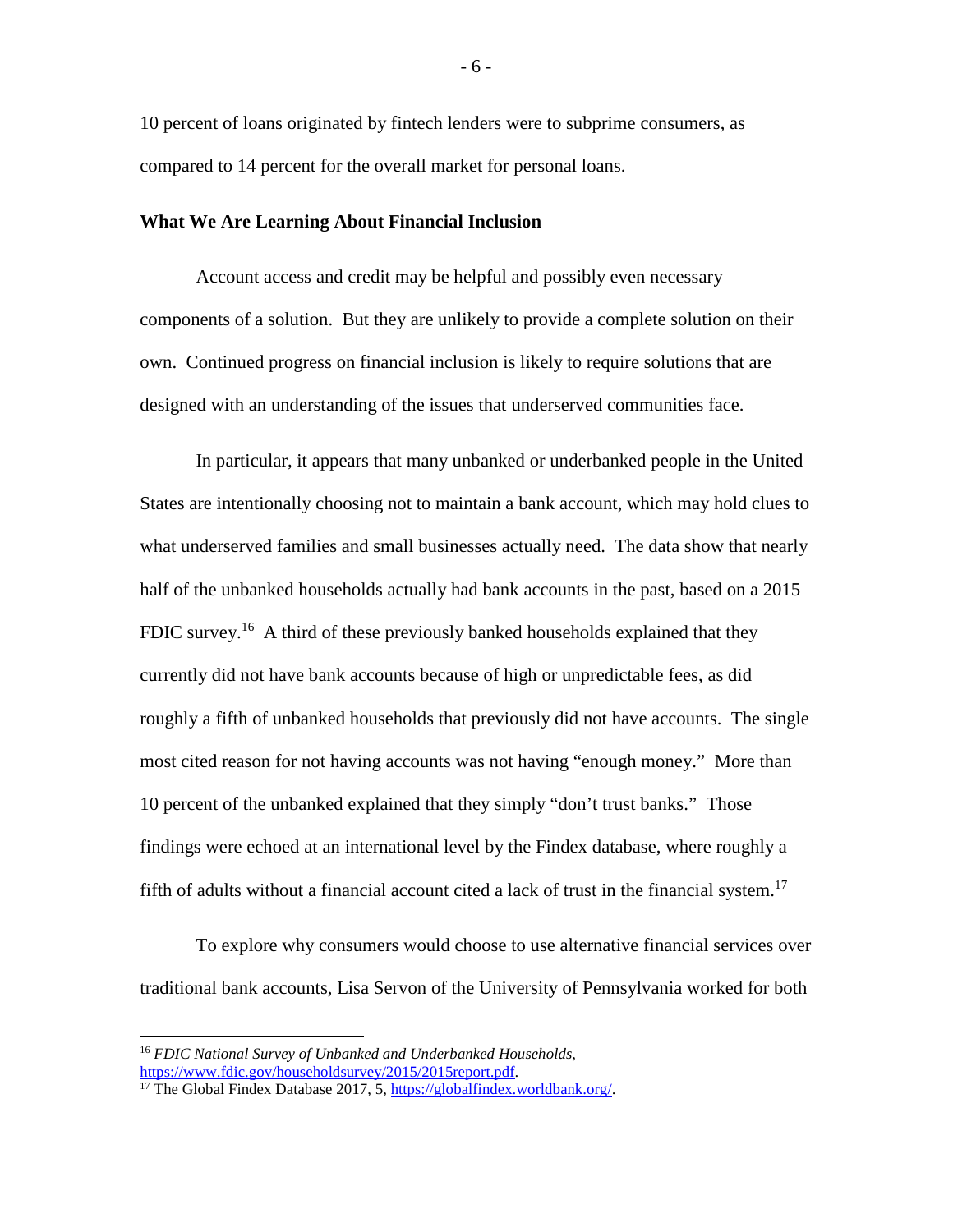a check-cashing firm and a payday lender.<sup>18</sup> Servon observed that check-cashing firms used simple fee structures that were transparent and prominently displayed, similar to an overhead priced menu at a fast-food restaurant. As a result, individuals could understand clearly what fees they will have to pay up front. In contrast, checking accounts can be more unpredictable. The funds from a deposited check may not be immediately available. By the same token, it may not be clear exactly when the funds associated with a payment by check are likely to be deducted from the account. That lack of predictability can be extremely important to a family that is living paycheck to paycheck.

Bouncing a rent check, phone payment, or utility payment can have a destabilizing impact on day-to-day life with further knock-on effects and costs. When a check for a utility payment is rejected due to insufficient funds, for instance, the account holder may have to make time-consuming calls to get the lights turned back on, while also struggling to pay the associated overdraft fee. That may, in turn, lead to a vexing chain of additional late payments and fees. A 2013 study by the Bureau of Consumer Financial Protection found that more than a quarter of checking accounts in the study experienced at least one overdraft fee in  $2011$ .<sup>19</sup> The average fee total for overdrawn accounts was \$225, but varied as much as \$200 between banks. Among bank customers who bounced checks, a relatively small minority bore the brunt of the fees: A quarter of

- 7 -

<sup>&</sup>lt;sup>18</sup> See, e.g., "What Is Driving the 'Unbanking of America'?" National Public Radio, Fresh Air, January 10, 2017, [https://www.npr.org/2017/01/10/509126878/what-is-driving-the-unbanking-of-america,](https://www.npr.org/2017/01/10/509126878/what-is-driving-the-unbanking-of-america) cited in Wall, "Fintech and Financial Inclusion,"

[https://www.frbatlanta.org/cenfis/publications/notesfromthevault/08-fintech-and-financial-inclusion-2017-](https://www.frbatlanta.org/cenfis/publications/notesfromthevault/08-fintech-and-financial-inclusion-2017-08-30.aspx#_edn6)  $08-30.$ aspx# edn6.

<sup>&</sup>lt;sup>19</sup> Bureau of Consumer Financial Protection, "CFPB Study of Overdraft Programs," white paper (June 2013), [https://files.consumerfinance.gov/f/201306\\_cfpb\\_whitepaper\\_overdraft-practices.pdf.](https://files.consumerfinance.gov/f/201306_cfpb_whitepaper_overdraft-practices.pdf) The findings here refer to banks in the study "that tracked all incidences for all accounts opened at any time during 2011."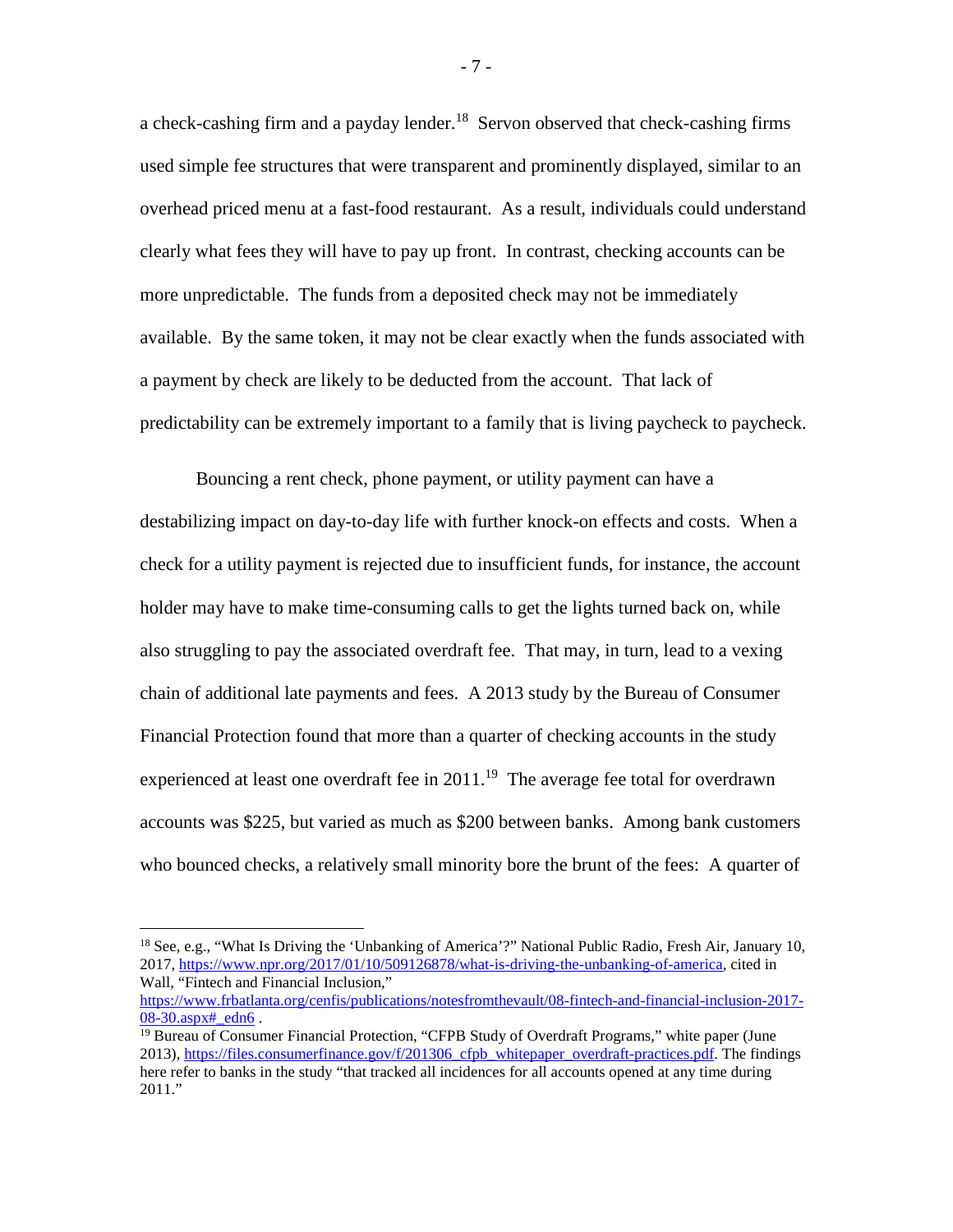accounts with overdrafts incurred in 2011 had more than 10 overdraft fees during that year.<sup>20</sup>

It is increasingly clear that financial inclusion is less about account access and more about families' financial resilience in the face of volatile income and expenses. It is common to assess households' earnings and living expenses in terms of annual totals. But what keeps many people up at night is their ability to pay *this week's* bills, especially when their paycheck is not coming until next week.

The U.S. Financial Diaries Project finds that the low- and moderate-income families studied experienced fluctuations in income either 25 percent above or below average for five months over the course of a year. Nearly a third of households whose annual incomes were twice the supplemental poverty measure dipped below the poverty line for at least one month during the year.<sup>21</sup> The Federal Reserve Board's Survey of Household Economics and Decisionmaking (SHED) similarly finds that 10 percent of all adults self-reported that they struggled to pay their bills at least once in the past year due to volatile income.<sup>22</sup> Jonathan Morduch and Rachel Schneider, the principal investigators

<sup>&</sup>lt;sup>20</sup> The findings here refer to banks in the study "that tracked all incidences for all accounts opened at any time during 2011."

<sup>21</sup> See Jonathan Morduch and Rachel Schneider, *[The Financial Diaries: How American Families Cope in a](http://www.usfinancialdiaries.org/book/)  [World of Uncertainty](http://www.usfinancialdiaries.org/book/)* (Princeton University Pres, 2017). See also Jeanne C. Marra, "The Financial Diaries Authors Discuss Income Volatility," *Bridges*, (Federal Reserve Bank of St. Louis, Fall 2017), https://www.stlouisfed.org/publications/bridges/fall-2017/financial-diaries-authors-income-volatility.

<sup>&</sup>lt;sup>22</sup> Board of Governors of the Federal Reserve System, *Report on the Economic Well-Being of U.S. Households in 2017* (May 2018), 12, [https://www.federalreserve.gov/publications/files/2017-report](https://www.federalreserve.gov/publications/files/2017-report-economic-well-being-us-households-201805.pdf)[economic-well-being-us-households-201805.pdf.](https://www.federalreserve.gov/publications/files/2017-report-economic-well-being-us-households-201805.pdf)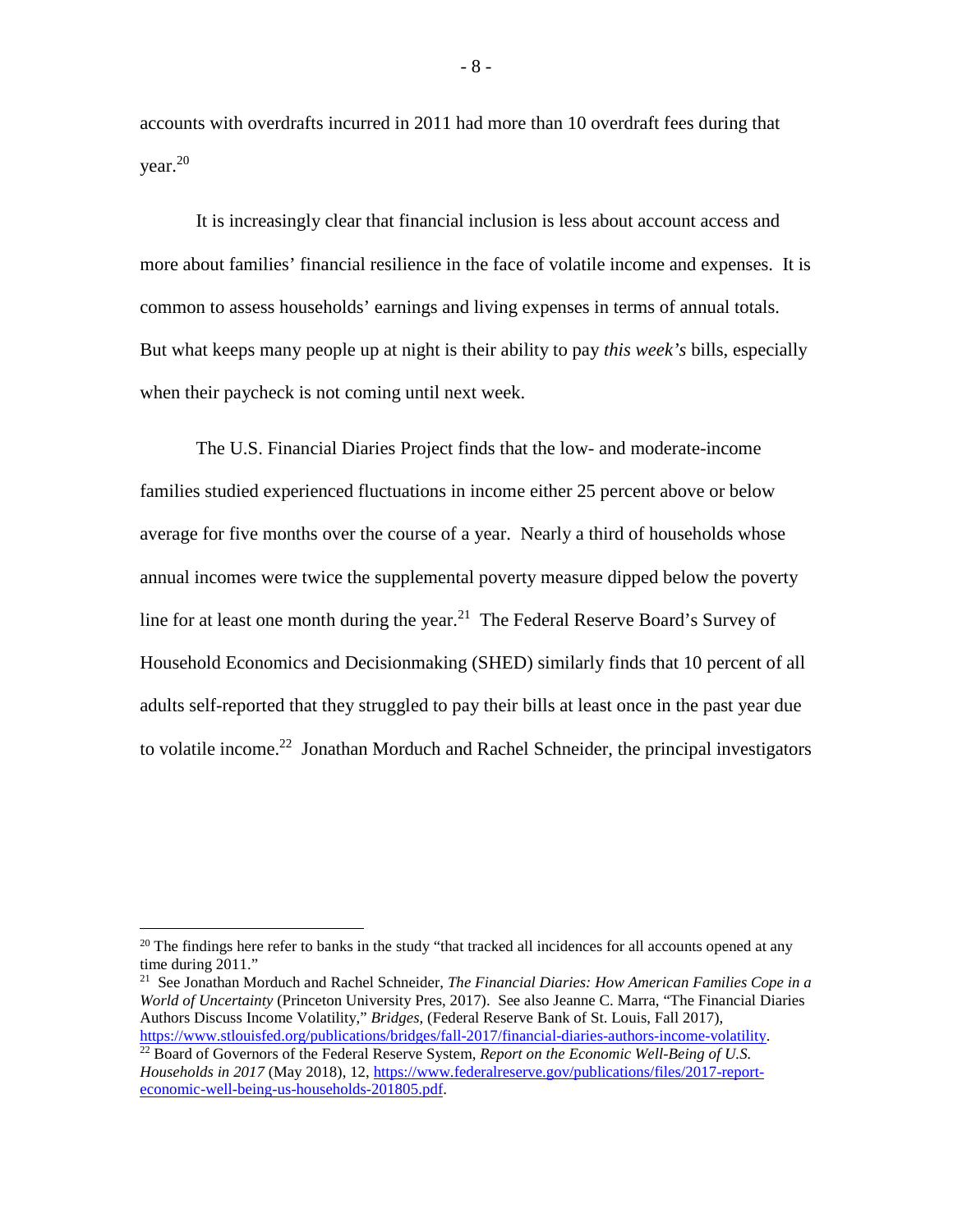of the Financial Diaries, argue that access to steady, predictable cash flows is an important source of financial inequality.<sup>23</sup>

Expenses can be just as unpredictable as income, and financial fragility results from the mismatch between the two. The Pew Charitable Trusts showed that 60 percent of households self-reported that over the prior 12 months, they had experienced at least one financial shock, like a job change, divorce, major illness, or breakdown of a car or major household appliance.<sup>24</sup> The median household spent half-a-month's income on the most expensive shock (the median expense being \$2,000). Further complicating things, expense shocks rarely occur on their own, but instead can cascade into additional expenses and stress for families on the margins. Pew showed that a third of households they studied self-reported two or more different financial shocks over the course of a year.<sup>25</sup> Morduch and Schneider found that 65 percent of spending spikes involved increases in two categories of expenses, such as transportation and health care. In more than half of the spending spikes they studied, spending was well above average in three categories.<sup>26</sup> Moreover, the spikes in expenses tended not to coincide with corresponding spikes in income.

[https://ssir.org/articles/entry/mismatch\\_how\\_income\\_and\\_expense\\_volatility\\_are\\_undermining\\_households](https://ssir.org/articles/entry/mismatch_how_income_and_expense_volatility_are_undermining_households) <sup>24</sup> The Pew Charitable Trusts, *The Role of Emergency Savings in Family Financial Security:*

*How Do Families Cope With Financial Shocks?* (October 2015)[, http://www.pewtrusts.org/-](http://www.pewtrusts.org/-/media/assets/2015/10/emergency-savings-report-1_artfinal.pdf)/media/assets/2015/10/emergency-savings-report-1 artfinal.pdf. <sup>25</sup> The Pew Charitable Trusts, *The Role of Emergency Savings*, http://www.pewtrusts.org/-<br>[/media/assets/2015/10/emergency-savings-report-1\\_artfinal.pdf.](http://www.pewtrusts.org/-/media/assets/2015/10/emergency-savings-report-1_artfinal.pdf)

- 9 -

 <sup>23</sup> Jonathan Morduch and Rachel Schneider, "Mismatch: How Income and Expense Volatility Are Undermining Households," *Stanford Social Innovation Review*, January 12, 2016,

<sup>&</sup>lt;sup>26</sup> Morduch and Schneider, "Mismatch: How Income and Expense Volatility Are Undermining Households,"

[https://ssir.org/articles/entry/mismatch\\_how\\_income\\_and\\_expense\\_volatility\\_are\\_undermining\\_households](https://ssir.org/articles/entry/mismatch_how_income_and_expense_volatility_are_undermining_households)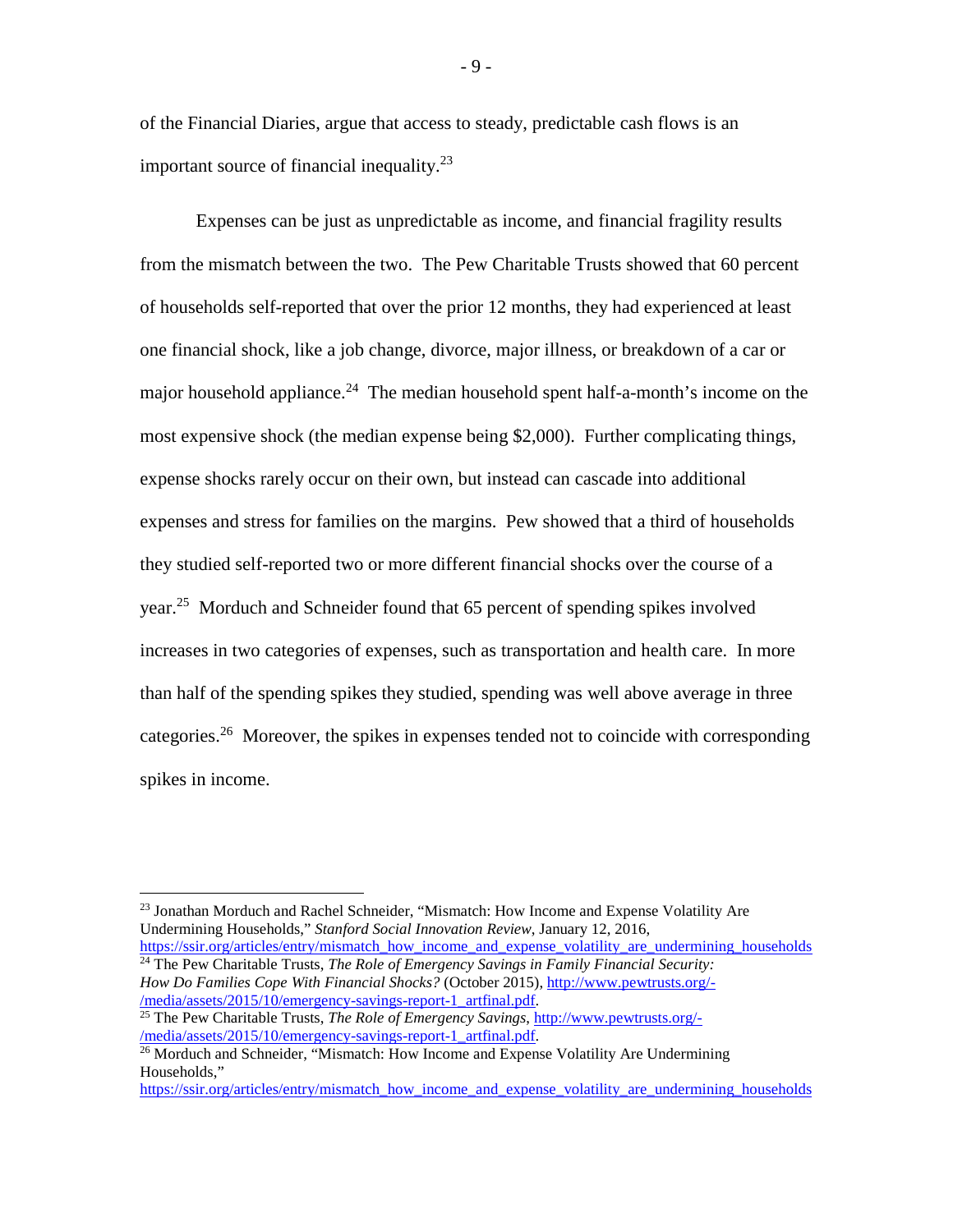Financially vulnerable families typically do not have sufficient savings to smooth through the income and expense volatility mismatches they experience. Households in the Financial Diaries expected to spend more than 80 percent of their savings within the year.<sup>27</sup> Nearly half of households studied by the Pew Charitable Trust had not recovered from financial shocks at least six months afterward.<sup>28</sup> And the Federal Reserve SHED finds that 40 percent of adults report they would have difficulty covering an unexpected expense of  $$400.<sup>29</sup>$ 

This inability to plan for the future dramatically affects individuals' ability to engage in the investments, such as cutting back on work hours to pursue education and training, and the risk-taking that is necessary to improve their financial lives.<sup>30</sup>

Access to credit can be an important part of weathering these shocks. The Federal Reserve SHED finds that families with less access to credit are more likely to self-report financial hardship due to income volatility.<sup>31</sup> But credit is only useful if consumers have the means to repay the debt in a timely manner and stabilize their financial lives. Research increasingly shows that borrowers often choose lenders based on their

[https://ssir.org/articles/entry/mismatch\\_how\\_income\\_and\\_expense\\_volatility\\_are\\_undermining\\_households](https://ssir.org/articles/entry/mismatch_how_income_and_expense_volatility_are_undermining_households) <sup>28</sup> The Pew Charitable Trusts, *The Role of Emergency Savings*, <u>http://www.pewtrusts.org/-</u><br>/media/assets/2015/10/emergency-savings-report-1 artfinal.pdf.

<sup>29</sup> Federal Reserve Board, *Report on the Economic Well-Being of U.S. Households*, 21, [https://www.federalreserve.gov/publications/files/2017-report-economic-well-being-us-households-](https://www.federalreserve.gov/publications/files/2017-report-economic-well-being-us-households-201805.pdf)[201805.pdf](https://www.federalreserve.gov/publications/files/2017-report-economic-well-being-us-households-201805.pdf) ("Over the past five years, as the economy has recovered, the fraction of families able to easily cover this emergency expense has increased by about 9 percentage points.").

<sup>30</sup> See Marra, "The Financial Diaries Authors Discuss Income Volatility,"<br>https://www.stlouisfed.org/publications/bridges/fall-2017/financial-diaries-authors-income-volatility. <sup>31</sup> Federal Reserve Board, *Report on the Economic Well-Being of U.S. Households*,

[https://www.federalreserve.gov/publications/files/2017-report-economic-well-being-us-households-](https://www.federalreserve.gov/publications/files/2017-report-economic-well-being-us-households-201805.pdf)

<sup>&</sup>lt;sup>27</sup> Morduch and Schneider, "Mismatch: How Income and Expense Volatility Are Undermining Households,"

[<sup>201805.</sup>pdf.](https://www.federalreserve.gov/publications/files/2017-report-economic-well-being-us-households-201805.pdf) For example, one-fourth of adults who are not confident in their ability to be approved for a credit card self-reported that they had experienced hardship from income volatility over the past year, as compared to only 6 percent of those who were confident in their credit availability.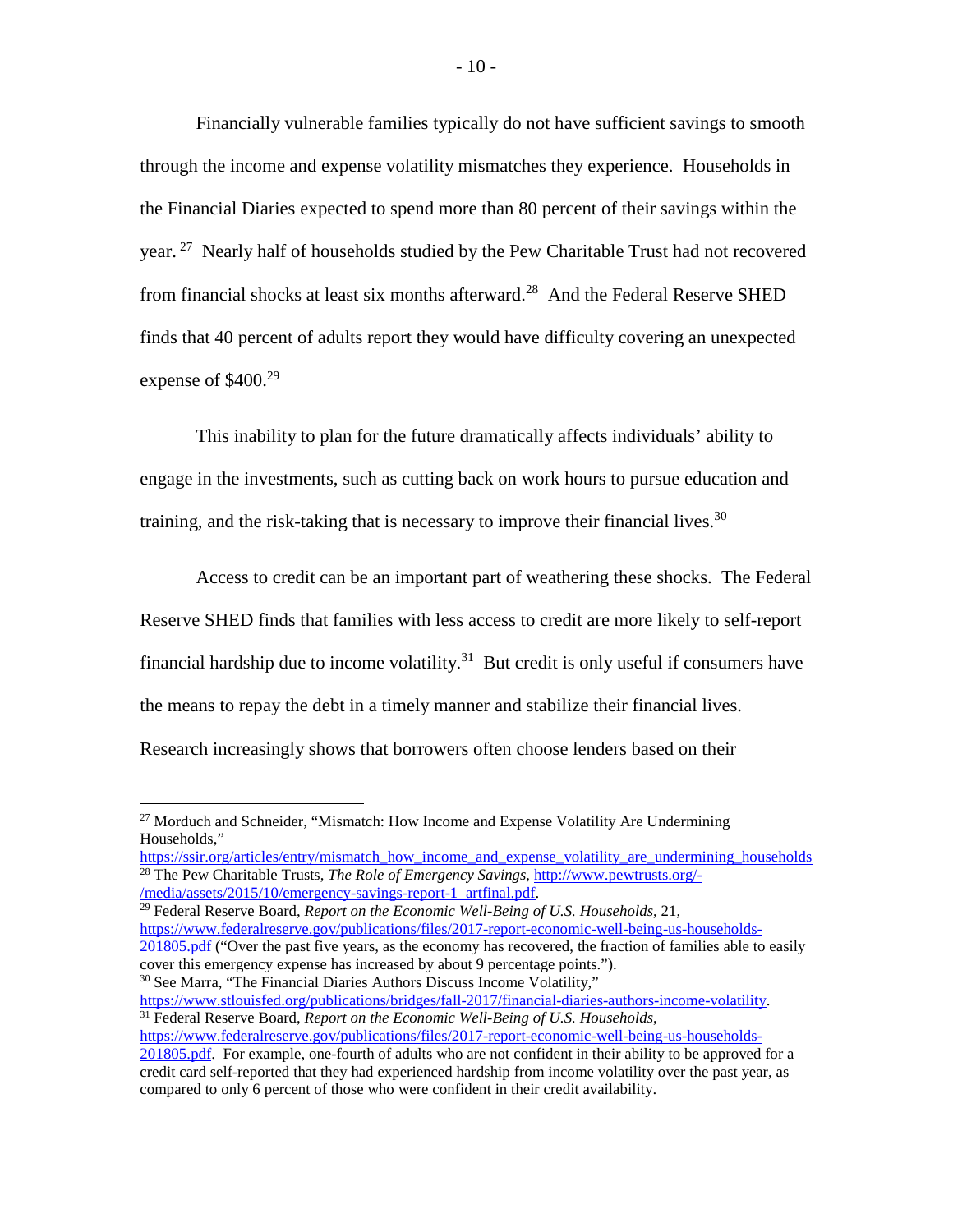perceived chance of being approved for funding rather than on the cost or their ability to repay the debt. The Federal Reserve System's 2017 Small Business Credit Survey finds that this is one of the most appealing features of online lenders for small business borrowers.<sup>32</sup> With regard to consumers, a 2014 report by the Bureau of Consumer Financial Protection found that 80 percent of payday loans are rolled over or followed by another loan within 14 days.<sup>33</sup> The Bureau found that many loan sequences end quickly, but 15 percent of new loans are followed by others--and half of all loans were part of a sequence of at least 10 loans.

## **Full Stack Financial Inclusion for Financial Health**

A sustainable solution is likely to require a comprehensive understanding of the needs of financially underserved families and small businesses. Accordingly, policymakers and financial services providers are beginning to assess financial inclusion in more nuanced ways. And, in parallel, new technological building blocks increasingly can be used to build more full-stack approaches to financial inclusion.

When considering how to think about progress, we are seeing a move away from basic financial inclusion to a more holistic understanding of financial health. Financial health is more difficult to measure than bank accounts, and policymakers and researchers are learning how to better work with that complexity. For instance, when the Bureau of

 $32$  Federal Reserve Banks of Atlanta, Boston, Chicago, Cleveland, Dallas, Kansas City, Minneapolis, New York, Philadelphia, Richmond, St. Louis, and San Francisco, *2017 Small Business Credit Survey: Report on Employer Firms*, https://www.fedsmallbusiness.org/medialibrary/fedsmallbusiness/files/2018/sbcs-<br>employer-firms-report.pdf.

 $^{33}$  Kathleen Burke, Jonathan Lanning, Jesse Leary, and Jialan Wang, Bureau of Consumer Financial Protection, *CFPB Data Point: Payday Lending*, (March 2014), [https://files.consumerfinance.gov/f/201403\\_cfpb\\_report\\_payday-lending.pdf.](https://files.consumerfinance.gov/f/201403_cfpb_report_payday-lending.pdf)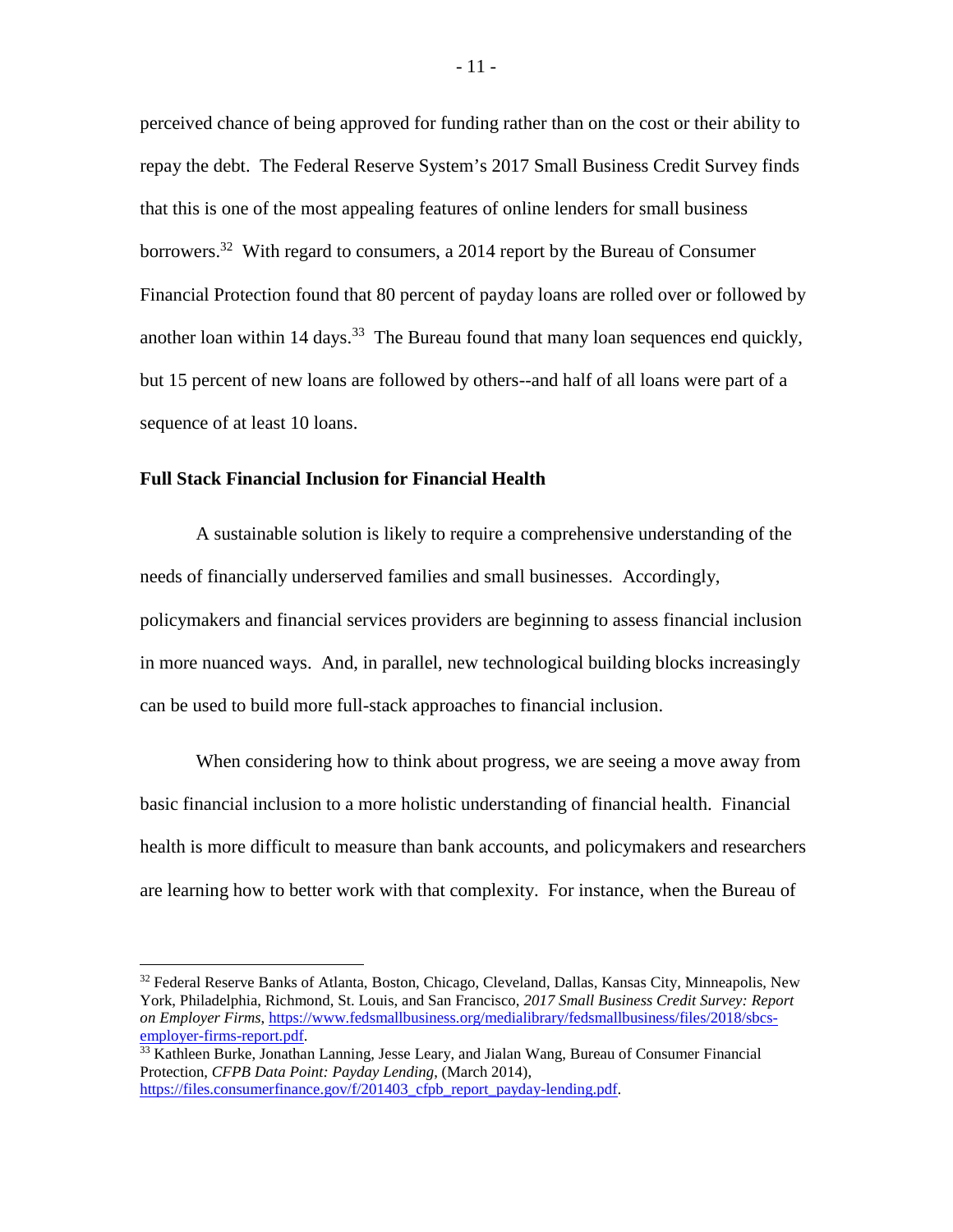Consumer Financial Protection released the findings of its research on financial wellbeing, it included a 10-item Financial Well-Being Scale Questionnaire, a self-evaluation tool designed to help an individual think comprehensively about his or her financial life.<sup>34</sup> The questionnaire asks consumers to rate statements such as "I can enjoy life because of the way I'm managing my money" and "I am securing my financial future."

Similarly, this April, the Center for Financial Services Innovation announced the launch of a new data set that uses subjective consumer responses to survey questions and pairs that information with actual data on their financial transactions.<sup>35</sup> The regularly refreshed data is designed to give industry, researchers, and policymakers better insight into consumers' financial lives by providing more accurate metrics for assessing changes over time. The new initiative, which they call "Financial Health Pulse," aims to bring the siloes of a consumer's financial life into one comprehensive picture, encompassing "income, spending, savings, debt, retirement, and credit scores."

Just as we are learning how to assess financial health more effectively, we are also seeing progress on tools that are specifically designed to address the challenges underlying financial inclusion. Moreover, these tools can be built upon a new generation

<sup>&</sup>lt;sup>34</sup> "Measuring financial well-being: A guide to using the CFPB Financial Well-Being Scale," Bureau of Consumer Financial Protection, [https://www.consumerfinance.gov/data-research/research-reports/financial](https://www.consumerfinance.gov/data-research/research-reports/financial-well-being-scale/)[well-being-scale/.](https://www.consumerfinance.gov/data-research/research-reports/financial-well-being-scale/)<br><sup>35</sup> Center for Financial Services Innovation, "Center for Financial Services Innovation Launches 'U.S.

Financial Health Pulse," press release, April 3, 2018[, https://s3.amazonaws.com/cfsi-innovation-files-](https://s3.amazonaws.com/cfsi-innovation-files-2018/wp-content/uploads/2018/04/27001554/U.S.-Financial-Health-Pulse-2018-Press-Release-FINAL-FOR-WEB.pdf)[2018/wp-content/uploads/2018/04/27001554/U.S.-Financial-Health-Pulse-2018-Press-Release-FINAL-](https://s3.amazonaws.com/cfsi-innovation-files-2018/wp-content/uploads/2018/04/27001554/U.S.-Financial-Health-Pulse-2018-Press-Release-FINAL-FOR-WEB.pdf)[FOR-WEB.pdf.](https://s3.amazonaws.com/cfsi-innovation-files-2018/wp-content/uploads/2018/04/27001554/U.S.-Financial-Health-Pulse-2018-Press-Release-FINAL-FOR-WEB.pdf)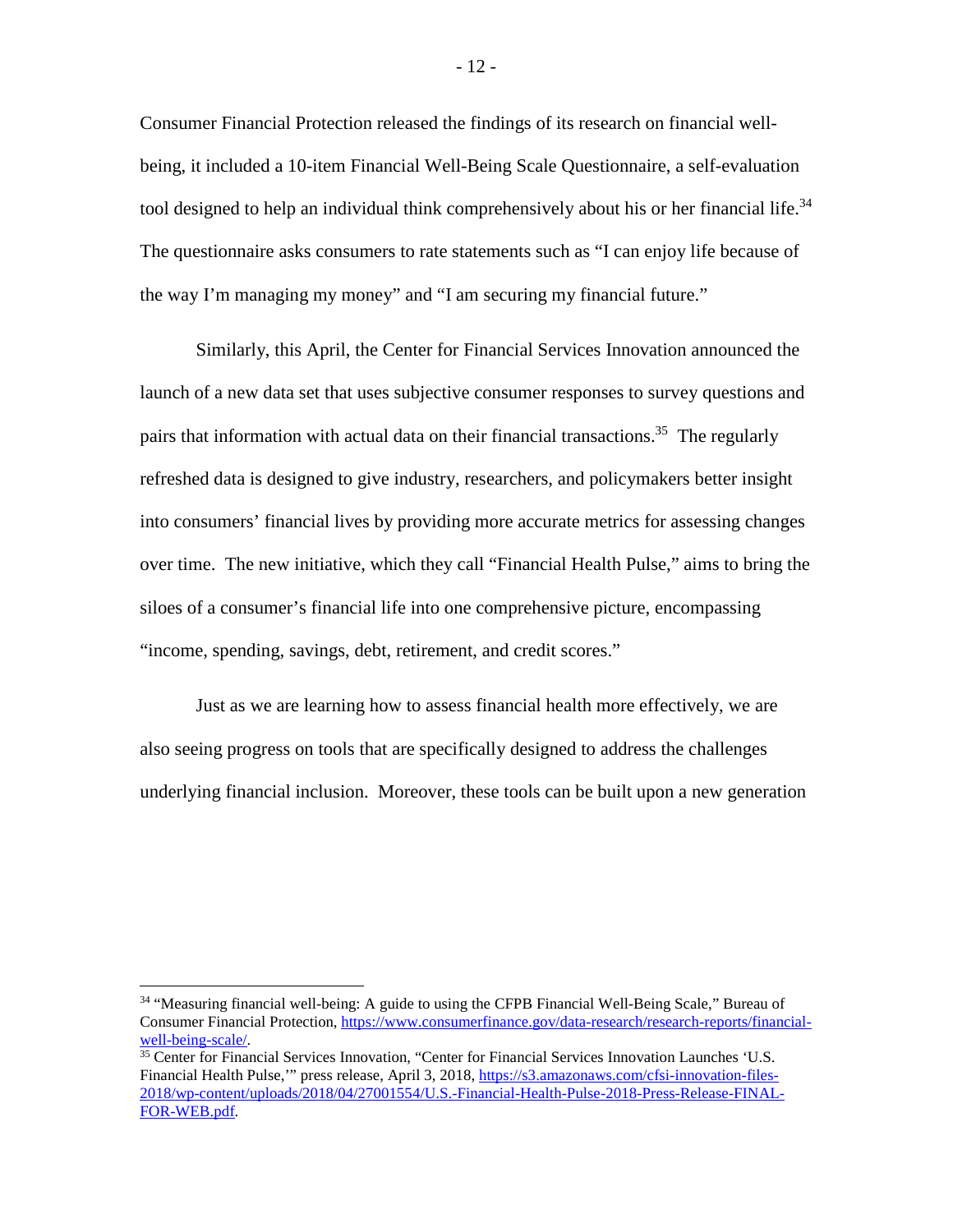of platforms and other basic building blocks, which can be used in combination to develop more effective full-stack solutions.

Within the Federal Reserve System, we recognize that we have a role and, potentially, a responsibility to help create an infrastructure that facilitates safe, innovative, and ubiquitous faster payment services. Earlier this month, we announced that we are seeking public comment on whether the Reserve Banks should take a more active role in modernizing our infrastructure to support interbank settlement of faster payments in real time.<sup>36</sup>

For households living paycheck to paycheck, the difference between waiting for a payment to clear and receiving a payment in real time is not merely an inconvenience; it could tip the balance toward overdraft fees, bounced checks, or collection fees. Of course, faster payments would not address the root causes of financial fragility, but they could help reduce the strain on some.<sup>37</sup>

In addition, many small businesses cite immediate access to working capital to finance inventories or pay employees as their number one constraint on growth. If a small business could count on its customers' payments being immediately accessible in its bank account, it could reduce the need for short-term financing to cover the costs of ordering materials and goods well in advance.

This could also make a difference for the many hourly wage employees that receive their pay in the form of paper checks. Electronic payments currently can take

<sup>&</sup>lt;sup>36</sup> Lael Brainard, "Supporting Fast Payments for All," (speech at the Fed Payments Improvement Community Forum, Chicago, IL, October 3, 2018),<br>https://www.federalreserve.gov/newsevents/speech/brainard20181003a.htm.

 $\frac{37}{10}$  See, e.g., Aaron Klein, *How the Fed can help families living paycheck to paycheck*, Brookings (November 22, 2017)[, https://www.brookings.edu/research/how-the-fed-can-help-families-living](https://www.brookings.edu/research/how-the-fed-can-help-families-living-paycheck-to-paycheck/)[paycheck-to-paycheck/.](https://www.brookings.edu/research/how-the-fed-can-help-families-living-paycheck-to-paycheck/)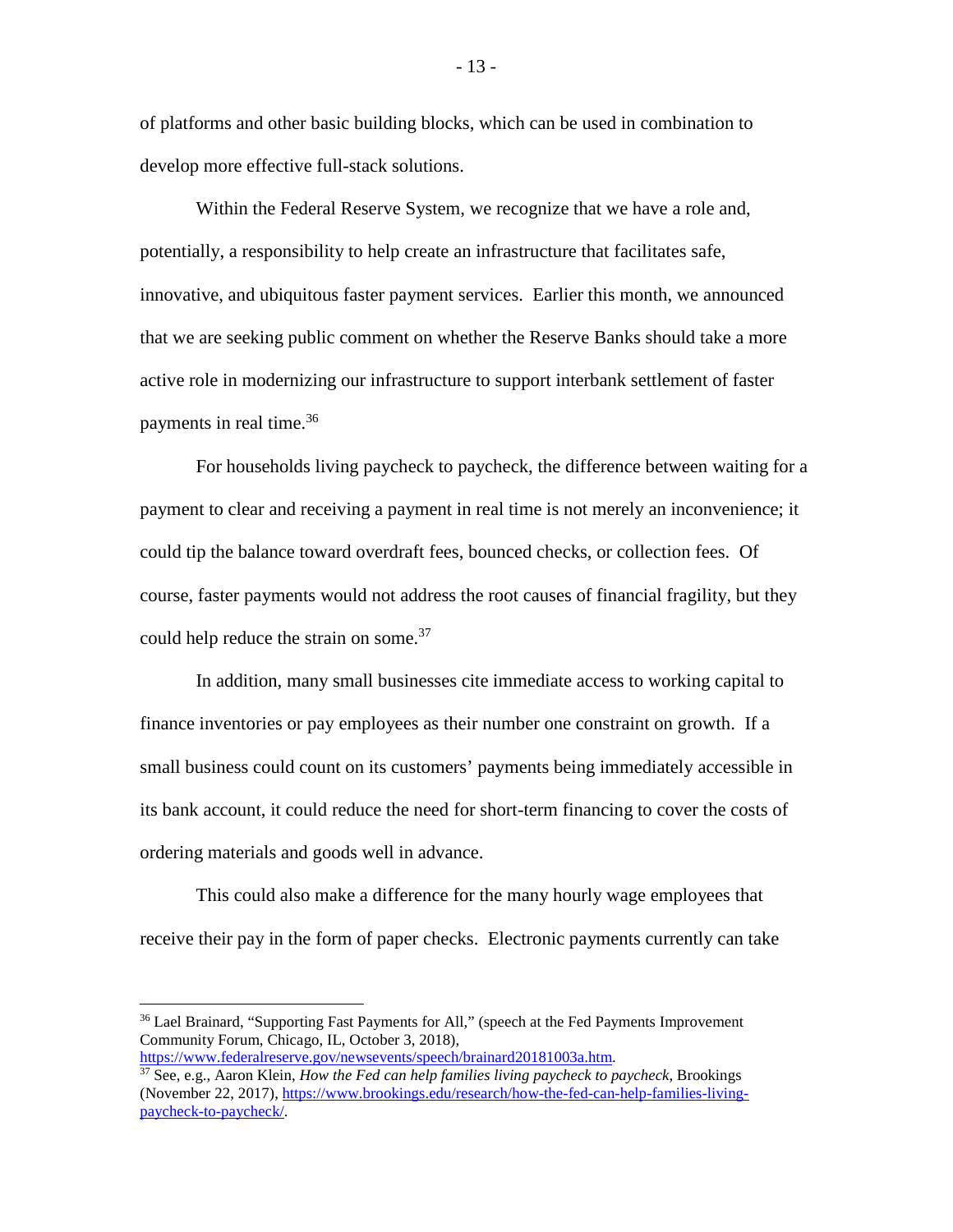multiple days to process, so if an employer seeks to ensure that an employee receives their pay on the last day of a pay period, the employer usually has to release the funds a few days in advance. With hourly employees, it can be hard to know how much pay is owed until the hours are actually worked. So employers may wait until the last day of the pay period and then release a paper check at the end of the day, potentially leading to delays for the employee in receiving the funds or a fee to obtain immediate availability.<sup>38</sup>

Faster payment systems can change that. Employers would be able to push funds to employees shortly after their shifts have ended. Indeed, some "gig economy" employers have begun to offer "instant pay" options that allow contractors to cash out their earnings as frequently as five times a day.<sup>39</sup> But when these options recently stopped working for about a week, news reports cited comments from drivers that were hindered in their ability to refuel, pay rent, or buy groceries because they were temporarily unable to access their pay as they earned it.<sup>40</sup>

We are similarly seeing infrastructure-level innovations in the basic accounts offered to consumers. Many of the recent mobile apps provided by bank and fintech providers, separately or in partnership, enable consumers to check balances, pay bills, and

pdf.<br><sup>39</sup> See, e.g., "Get Paid Quickly with Lyft and Express Pays," *Lyft Blog*, December 21, 2016, [https://blog.lyft.com/posts/get-paid-quickly-express-pay;](https://blog.lyft.com/posts/get-paid-quickly-express-pay) "Instant Pay: Your money, when you want it,"<br>Uber Newsroom, August 16, 2016, https://newsroom.uber.com/instant-pay/.

<sup>40</sup> See, e.g., Levi Sumagysay, Uber says Instant Pay is fixed, but issue still affecting some drivers, The Mercury News (Sept. 17, 2018)[, https://www.mercurynews.com/2018/09/17/uber-says-instant-pay-is-fixed](https://www.mercurynews.com/2018/09/17/uber-says-instant-pay-is-fixed-but-issue-still-affecting-some-drivers/)[but-issue-still-affecting-some-drivers/.](https://www.mercurynews.com/2018/09/17/uber-says-instant-pay-is-fixed-but-issue-still-affecting-some-drivers/)

 <sup>38</sup> See, e.g., Faster Payments Task Force, *The U.S. Path to Faster Payments* (January 2017), [https://fedpaymentsimprovement.org/wp-content/uploads/path-to-faster-payments.pdf;](https://fedpaymentsimprovement.org/wp-content/uploads/path-to-faster-payments.pdf) Center for Financial Services Innovation, *Beyond Check-cashing: An examination of consumer demand and business innovation for immediate access to check funds* (June 2014),

[http://cfsinnovation.s3.amazonaws.com/RESEARCH\\_FIS\\_CFSI\\_BeyondCheckCashing\\_6.3.2014\\_FINAL.](http://cfsinnovation.s3.amazonaws.com/RESEARCH_FIS_CFSI_BeyondCheckCashing_6.3.2014_FINAL.pdf)

[https://www.usnews.com/news/business/articles/2018-09-15/uber-glitch-leaves-drivers-unpaid-and](https://www.usnews.com/news/business/articles/2018-09-15/uber-glitch-leaves-drivers-unpaid-and-frustrated)[frustrated](https://www.usnews.com/news/business/articles/2018-09-15/uber-glitch-leaves-drivers-unpaid-and-frustrated)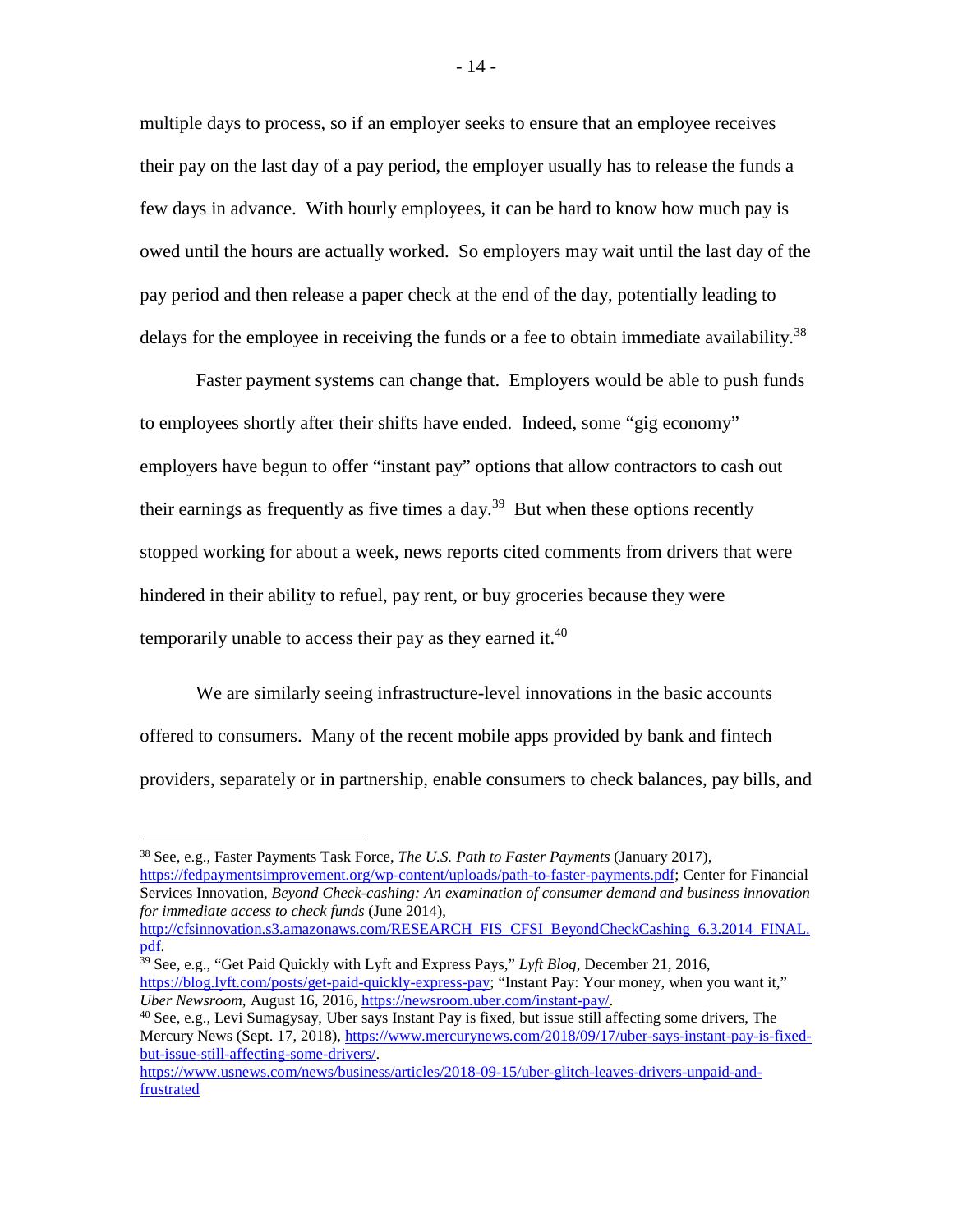deposit checks around the clock and every day of the week via their phones. Some banks have introduced innovative online-only accounts that are fee-free and require no minimum deposits, while offering phone-based deposits, account interfaces, and bill payment.41

Some banks offer no-fee, phone-based accounts that incorporate savings and budgeting tools that look and feel like nonbank fintech apps. Consumers can set goals and ask that the account begin "automatically" saving toward those objectives.<sup>42</sup> For example, consumers might be able to swipe to see how much they can safely spend on a purchase without falling behind on their financial goals or missing scheduled payments. With other tools, using just their phone, a customer can set rules for their bank account, ranging from declining transactions that would overdraw the account, to automatically transferring funds from a related account, to opening an overdraft line of credit, or being charged a fixed-dollar overdraft fee, with a one-day grace period to avoid the fee.

New platforms like faster payment systems have the potential to combine with other technological improvements, like cheap access to cloud computing and an opensource approach to artificial intelligence, to create more full-stack approaches to financial inclusion. A new generation of offerings experiments with using machine-learning tools and data aggregation to study consumers' expense and income flows in order to offer

<sup>&</sup>lt;sup>41</sup> See, e.g., "What's a 360 Checking account?" Capital One, https://www.capitalone.com/bank/checking-accounts/online-checking-account/.

 $\frac{42}{42}$  See, e.g., Simple, [https://www.simple.com/;](https://www.simple.com/) Frank Chaparro, "JPMorgan Chase launched an online bank for millennials called Finn, and I prefer it to the real thing," *Business Insider*, July 8, 2018, [https://www.businessinsider.com/jpmorgan-chase-online-bank-finn-for-millennials-2018-7.](https://www.businessinsider.com/jpmorgan-chase-online-bank-finn-for-millennials-2018-7)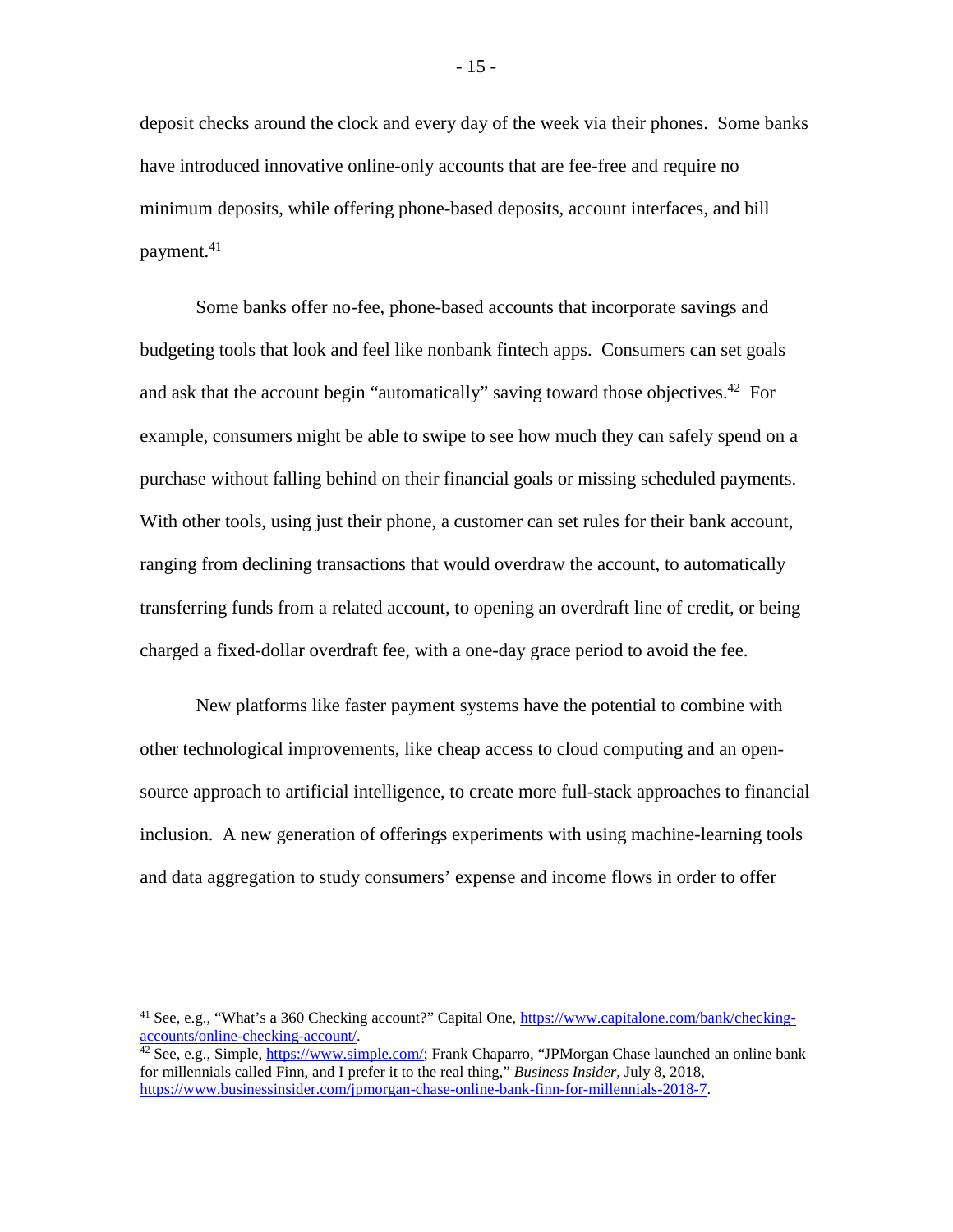credit to consumers with little to no traditional credit histories.<sup>43</sup> As mentioned earlier, other apps are using faster payments and cheap accounts to offer consumers tools to smooth volatility in their incomes.<sup>44</sup> Still other products are using behavioral economicsbased "nudges" to help consumers grow their savings.<sup>45</sup>

It is still very early, and many of these products have difficult issues to work through with respect to consumer data security and privacy, which may have important implications for pricing of services. Again and again, we are reminded that when products are free, the consumers themselves may be the product. For instance, many financial apps that provide "free" services earn revenue by being paid for lead generation. Other apps may sell consumer data in ways that consumers may not be aware of.<sup>46</sup> For some workers, their employers may be able to be part of the solution, by subsidizing some or all of the costs of using these new tools. For example, some employers are partnering with fintechs to offer their employees better savings tools and the ability to draw emergency funds as an advance on their paycheck.

While financial innovation may hold great promise, a lot of work is needed to ensure it will be able to reach communities that lack infrastructure for digital service delivery. In the colonias area on the Texas-Mexico border, I met with families that are

and Opportunities" conference, Ann Arbor, MI, November 16, 2017),

[https://www.federalreserve.gov/newsevents/speech/files/brainard20171116a.pdf.](https://www.federalreserve.gov/newsevents/speech/files/brainard20171116a.pdf) See Richard H. Thaler and Cass R. Sunstein, *Nudge*, (Penguin Random House, 2009).

<sup>43</sup> See, e.g., Petal, [https://www.petalcard.com/;](https://www.petalcard.com/) Lend Academy, Podcast Transcription Session No. 101 – Raul Vazquez, Oportun (May 2017)[, https://www.lendacademy.com/wp-content/uploads/2017/05/Podcast](https://www.lendacademy.com/wp-content/uploads/2017/05/Podcast-101-Raul-Vazquez.pdf)101-Raul-Vazquez.pdf.<br><sup>44</sup> Earnup, "Money. The Way It Should Be," [http://www.earnup.com/.](http://www.earnup.com/)<br><sup>45</sup> See, e.g., Lael Brainard, "Where Do Consumers Fit in the Fintech Stack?" (speech at the "FinTech Risks

<sup>46</sup> See, e.g., Brainard, "Where Do Consumers Fit in the Fintech Stack?", [https://www.federalreserve.gov/newsevents/speech/files/brainard20171116a.pdf.](https://www.federalreserve.gov/newsevents/speech/files/brainard20171116a.pdf)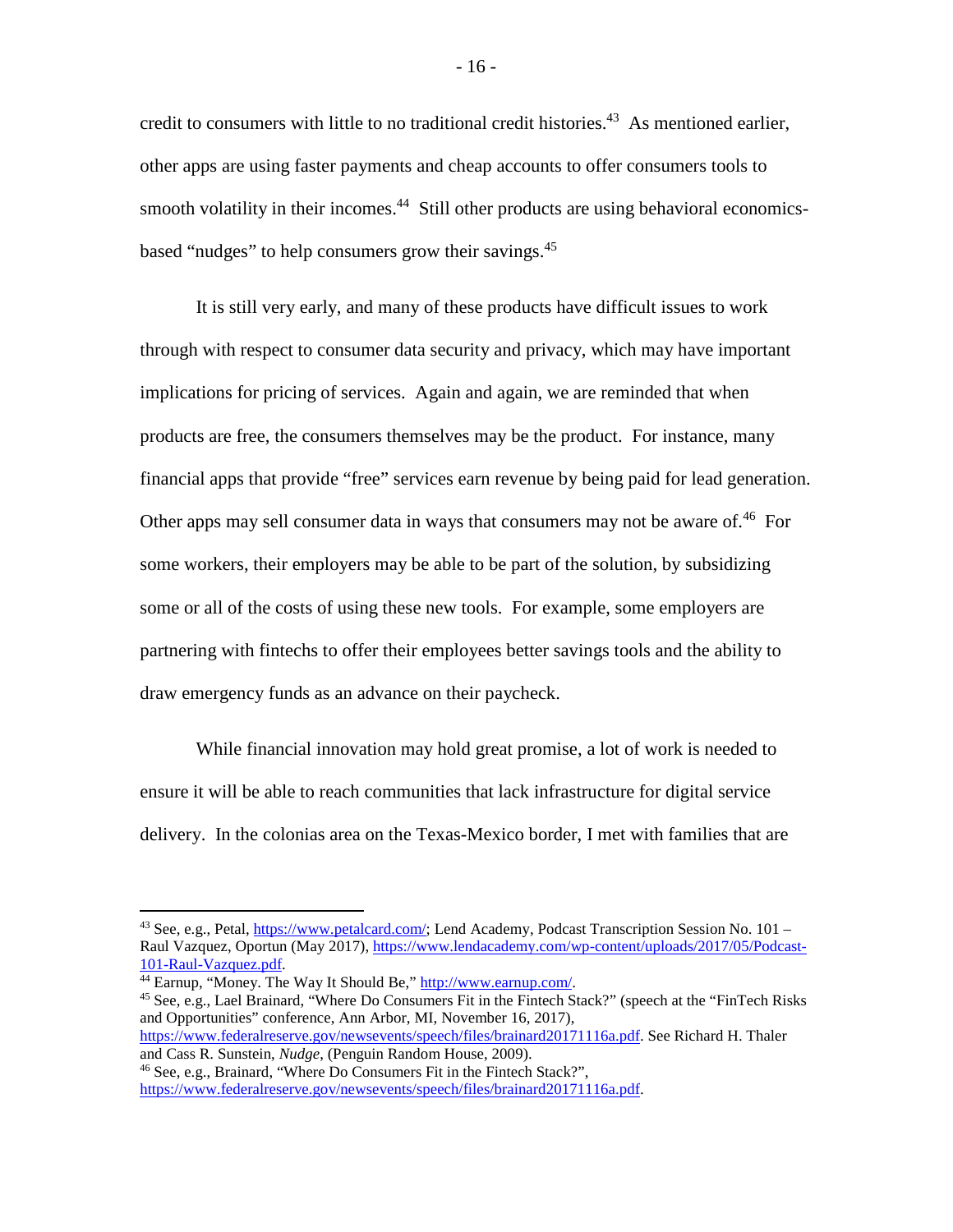unbanked, students that could not complete their homework, and businesses that could not serve customers outside their local area because they lacked the internet connectivity that many of us take for granted.<sup>47</sup> The Federal Reserve, and other federal banking agencies, view access to technology as increasingly essential to households and small businesses in underserved low- and moderate-income communities. That is why we have clarified that efforts to provide communications infrastructure, such as broadband internet service, may be viewed favorably under the Community Reinvestment Act or CRA.<sup>48</sup>

Expanding access to financial services is most effective when consumers and small businesses are equipped with the ability and information to determine which financial products are suitable for their needs. Financial literacy and consumer protections are critically important regardless of whether financial services are delivered through traditional means or smartphone apps. Here too, digital delivery can expand the reach of traditional financial education systems by providing consumers with online and mobile education, just-in-time information, and interactive financial tools to evaluate their options.

Financial services providers have an affirmative obligation to deliver clear and transparent products and services and to protect the personal information and financial assets of the customers they serve. Our challenge as regulators is to ensure trust in

 47 See Federal Reserve Bank of Dallas, *Closing the Digital Divide: A Framework for Meeting CRA Obligations*, (revised December 2016), [https://www.dallasfed.org/cd/pubs/digitaldivide.aspx.](https://www.dallasfed.org/cd/pubs/digitaldivide.aspx) and "There is a major digital divide on the Texas-Mexico border, one of least connected parts of the country," National Public Radio, Marketplace, May 2018, [https://www.marketplace.org/2018/05/03/tech/there-major-digital-divide-texas-mexico-border-one-least](https://www.marketplace.org/2018/05/03/tech/there-major-digital-divide-texas-mexico-border-one-least-connected-parts-country)[connected-parts-country.](https://www.marketplace.org/2018/05/03/tech/there-major-digital-divide-texas-mexico-border-one-least-connected-parts-country)

- 17 -

<sup>48</sup> On July 15, 2016, the federal bank regulatory agencies issued new CRA guidance that includes references to broadband access, [\(https://www.ffiec.gov/cra/pdf/2016\\_QA\\_Federal\\_Register\\_Notice.pdf\)](https://www.ffiec.gov/cra/pdf/2016_QA_Federal_Register_Notice.pdf).